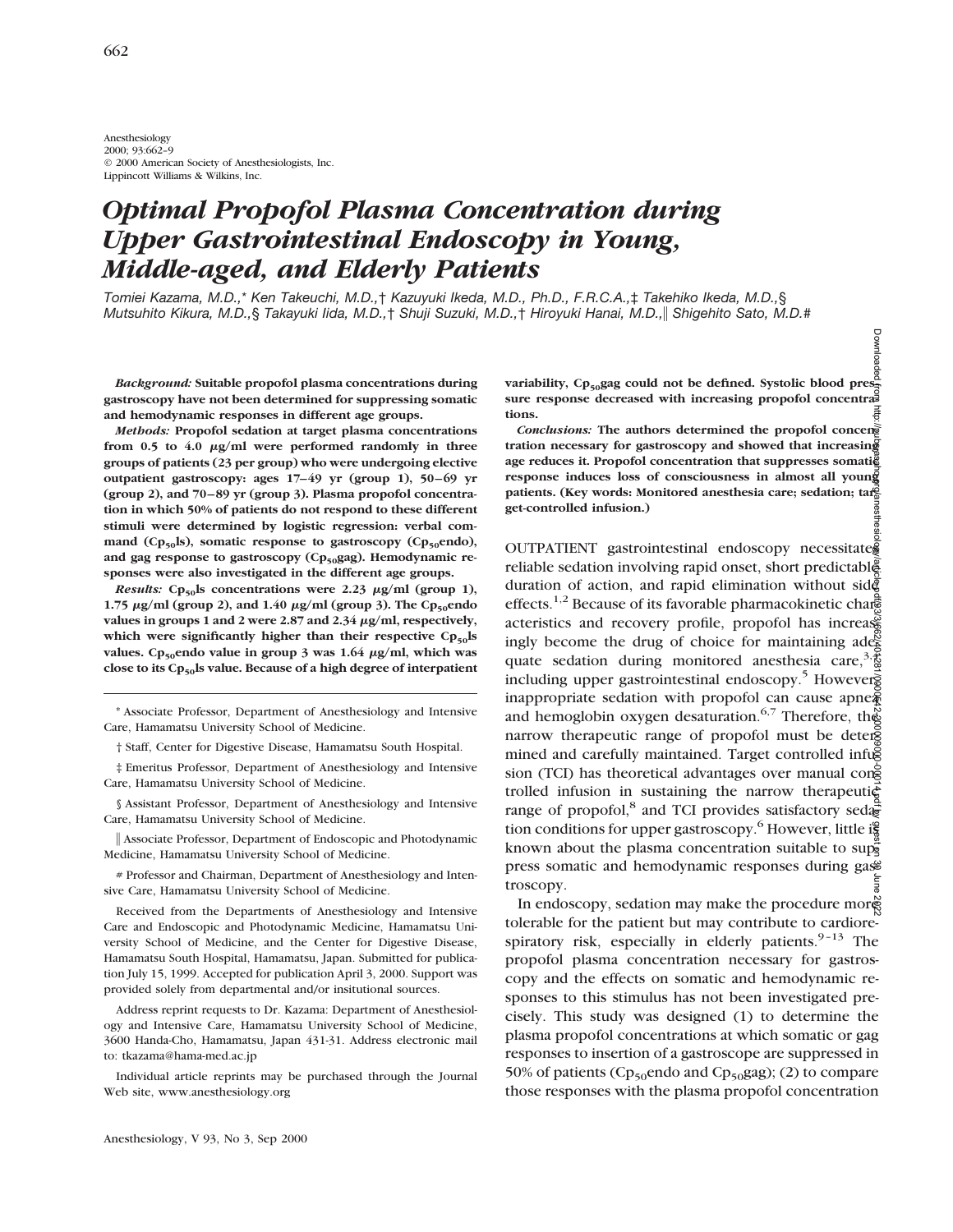at which 50% of patients do not respond to verbal command ( $Cp_{50}$ ls); and (3) to measure the hemodynamic responses to insertion of a gastroscope in young, middle-aged, and elderly patients.

#### **Materials and Methods**

The study was approved by the District Hamamatsu University Hospital Ethics Committee. After obtaining written informed consent from all subjects, we studied three groups of 23 patients each, aged 17–49 yr (group 1), 50–69 yr (group 2), and 70–89 yr (group 3), who were undergoing elective outpatient upper gastrointestinal endoscopy. All subjects were unpremedicated American Society of Anesthesiologists physical status I or II with no known or suspected cardiac, pulmonary, liver, renal, or metabolic diseases. Patients with significant obesity (body mass index  $>$  30) or with neurologic dysfunction were excluded from the study. No topical pharyngeal anesthesia was used before the experiments.

Stable blood concentrations of propofol were achieved using a pharmacokinetic model-driven infusion device designed for computer-assisted continuous infusion, which was described precisely in our previous report.<sup>14</sup> The pharmacokinetic parameters used in TCI for propofol were reported previously by Gepts *et al.*<sup>15</sup> For each pair of predicted and measured values, the prediction error and absolute prediction error<sup>16</sup> were calculated.

An intravenous cannula was placed in the left antecubital vein for the infusion of propofol. A 22-gauge radial artery catheter, for blood sampling only, was also inserted. Parameters that were monitored included noninvasive blood pressure (1-min intervals), heart rate, electrocardiogram, and pulse oximeter. Within each group, patients were randomized to receive predetermined target concentrations of propofol ranging from  $0.25$  to  $4.0 \mu g/ml$ (fig. 1). These values were selected on the basis of our previous experience with propofol  $Cp_{50}$  values.<sup>14</sup> To ensure equilibration between plasma and effect compartment, the predetermined target concentration (fig. 1) was maintained for 15 min before verbal command and insertion of an endoscope. Arterial blood samples for plasma propofol concentration were taken 10 and 14 min after the start of infusion. Only paired samples that had concentrations within  $\pm$ 30% of each other were analyzed statistically.

After a 15-min equilibration period of the predetermined propofol blood concentration (set by TCI), a verbal command to open their eyes was given to the



**randomized for assessment of responses.**

patients one or two times. One minute after giving the verbal command, the endoscopist, who was blinded to the target propofol concentration, performed the  $\text{gas}^{\text{c}}$ troscopy with an Olympus endoscope (GIF-Q200; Olym pus, Tokyo, Japan). Somatic response was noted and classified as positive if the patient showed a gross pu $\mathfrak{s}$ poseful movement of the head or extremities. The presence or absence of gagging was also noted when the endoscope was inserted. Coughing during insertion was not considered a positive response. The responses to verbal command and to insertion of gastroscopy at one predetermined propofol concentration as shown in figs ure 1 were measured to obtain  $Cp_{50}$  values.

When gag or somatic response was positive, target concentration was increased by 0.5 or 1.0  $\mu$ g/ml after  $\frac{1}{4}$ 10- or 20-mg propofol bolus dose. When it was impossed ble to insert an endoscope at that dose, the target cong centration was increased further by 0.5 or 1.0  $\mu$ g/mg after another 10- or 20-mg propofol bolus dose. When gag or somatic response was negative, target concentration was decreased if hypotension or bradycardia  $\alpha$ curred. The bolus infusion doses given by the TCI device in the manual mode were taken into consideration in the model. During examination by gastroscope, the target propofol concentration of each patient was continually adjusted within a range of 1 and 3  $\mu$ g/ml. The data of no response and response during gastroscopy after gastroscope insertion were not used to determine  $Cp_{50}$  values. Adjustments were made to ensure that the patient did not show inappropriate movements, was resting comfortably, had stable cardiovascular and respiratory functions, and could be examined using an endoscope. Downloaded from http://pubs.asahq.org/anesthesiology/article-pdf/93/3/662/401281/0000542-200009000-00014.pdf by guest on 30 June 2022

Systolic blood pressure (SBP) and heart rate were recorded before insertion of an endoscope. The mean value during the 2 min before insertion was considered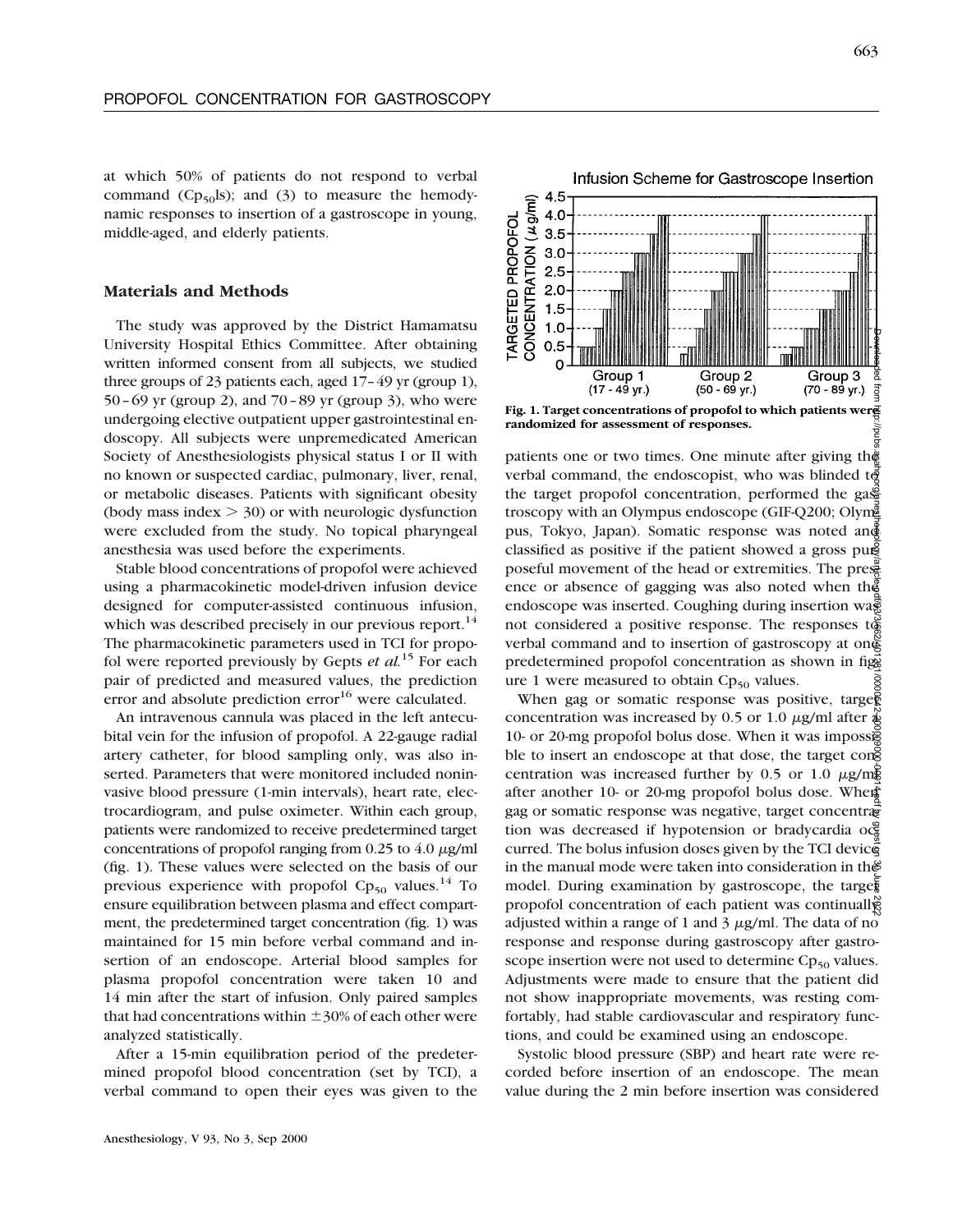| Group                                        | Group 1 (17–49 yr) | Group 2 (50–69 yr) | Group 3 (70-89 yr) |  |
|----------------------------------------------|--------------------|--------------------|--------------------|--|
| Sex (M/F)                                    | 23 (13/10)         | 23 (12/11)         | 23 (11/12)         |  |
| Age (yr)                                     | $36 \pm 8$         | $58 \pm 5$         | $75 \pm 6$         |  |
| Height (cm)                                  | $165 \pm 9$        | $161 \pm 6$        | $150 \pm 7$        |  |
| Weight (kg)                                  | $64 \pm 8$         | $54 \pm 7$         | $47 \pm 9$         |  |
| Duration of gastroscopy (min)                | $9.1 \pm 2.7$      | $8.7 \pm 2.8$      | $9.6 \pm 2.9$      |  |
| Total infusion dose of propofol (mg)         | $239 \pm 54$       | $197 \pm 27$       | $110 \pm 35$       |  |
| Mean target concentration during gastroscopy | $2.61 \pm 0.32$    | $2.17 \pm 0.39$    | $1.36 \pm 0.36$    |  |

**Table 1. Patient Characteristics of the Three Age Groups**

Data are mean  $+$  SD.

the prestimulation value. For the poststimulation value, the maximum value during the 2 min after insertion of the gastroscope was recorded. Linear regression analysis was used to correlate the SBP and heart rate values of all patients with the propofol concentrations. The numeric increase values at insertion of a gastroscope were obtained at the  $Cp_{50}$ endo and the  $Cp_{95}$ endo with linear regression.

Somatic and autonomic responses were identified by the same attending anesthesiologist, who was blinded to the target concentration. All patients breathed room air throughout the procedure. Patients with 3 min of persistent oxygen saturation nadir  $\leq 90\%$ , as monitored by a pulse oximeter, were given nasal oxygen (3 l/min). If hypotension  $(< 80$  mmHg systolic arterial pressure) or bradycardia  $(< 45$  beats/min) persisted, the patient's blood pressure was restored by a combination of fluid, ephedrine, and decreasing of target propofol concentration, and heart rate was restored by atropine (0.25 mg administered intravenously). The incidents of complications and untoward events requiring intervention were documented. These included respiratory depression, excessive pain, inappropriate movements, and inability to examine the patient.

For responses to verbal command and insertion of an endoscope, each patient's clinical state was categorized as "responsive" or "nonresponsive" based on the aforementioned criteria. Within the three response categories, data for all patients were pooled. For determination of  $Cp_{50}$  values, we only used the data of responses at the predetermined equilibrated propofol concentration, as shown in figure 1. The response–nonresponse data overlapped and was related to the propofol concentration according to following equation:

Probability of no response =  $Cp^{\gamma}/(Cp_{50^{\gamma}} + Cp^{\gamma})$ 

where Cp is the measured propofol concentration in plasma,  $Cp_{50}$  is the plasma concentration of propofol

that results in a 50% probability of no response, and  $\gamma$  is a dimensionless power function that determines the steepness of the slope of the probability *versus* concen tration curve. Cp<sub>50</sub>ls, Cp<sub>50</sub>endo, and Cp<sub>50</sub>gag were cal culated by logistic regression (Microsoft Excel 8.0; Might crosoft Co., Seattle, WA). To investigate the relation between continuous age values and  $Cp_{50}$  values, the age-dependent concentration at which 50% of the pa $\frac{1}{2}$ tients show no responses to verbal command or insertion of a gastroscope was calculated by applying the following formula: cle-pdf/93/3/662/40

$$
Cp_{50} = a + b \cdot age
$$

where the parameters a and b were estimated by all 69 observations.17

Blood samples were kept on ice and stored at 5°C untig extraction and assay. Plasma concentrations of propofol were determined using high-performance liquid chromas tography with fluorescence detection at 310 nm after excitation at 276 nm (CTO-10A, RF550, and C-R7A $\frac{8}{3}$ Shimazu, Kyoto, Japan).<sup>18</sup> For each batch of blood samg ples (representing one patient), a separate standard curve was computed by adding pure propofol emulsion to hug man plasma to concentrations of 1.0, 5.0, and 10.0  $\mu$ g/m $\overline{g}$ Linear regression (method of least squares) was used with the plasma propofol concentration as the dependent variable. Propofol concentrations in this study weren calculated with the derived regression equation. The lower limit of detection was 14 ng/ml, and the coefficient of variation was 7.6%. Downloaded from http://pubs.asahq.org/anesthesiology/article-pdf/93/3/662/401281/0000542-200009000-00014.pdf by guest on 30 June 2022

One-way analysis of variance was used to determine if a significant difference ( $P < 0.05$ ) existed between the mean values of  $Cp_{50}$  for the various responses within each group. Multiple two-tailed unpaired *t* tests with Bonferroni correction were performed to determine significance ( $P < 0.05$ ) between groups.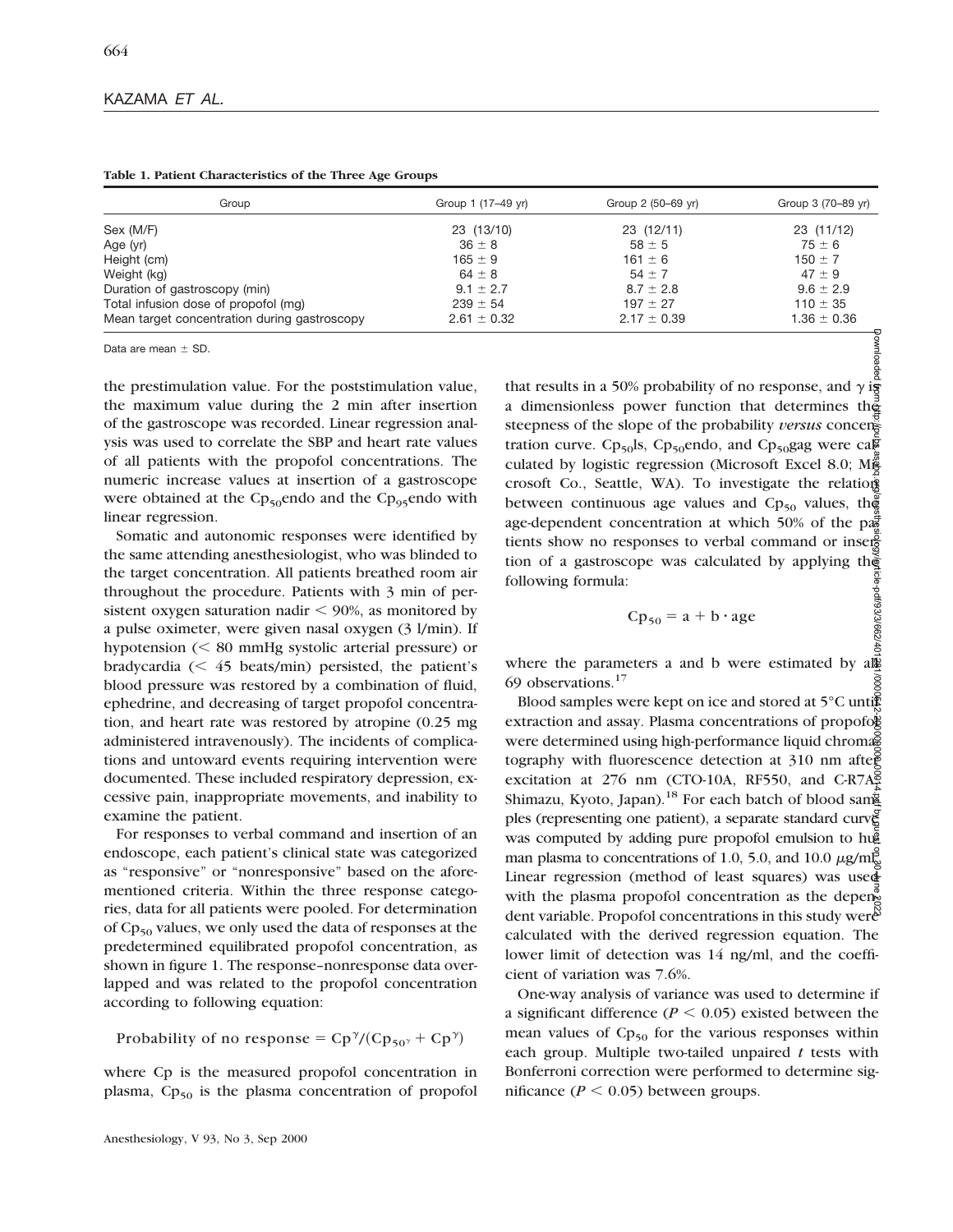## **Results**

All 69 patients (23 per group) completed the study. Demographic characteristics for the three groups are shown in table 1. There were no statistically significant differences between the groups in gender or duration of endoscopy. Total propofol infusion dose and mean target concentration during endoscopic procedure was significantly lower in groups 2 and 3 than in group 1. In our protocol, all patients were examined easily by endoscopy and showed no inappropriate movements.

Transient hypotension was observed in three patients in group 3. In two of these patients, normotension was restored by insertion of an endoscope without any treatment. The hypotension of the other patient was alleviated by a combination of fluid infusion and decrease in target propofol concentration. No patients suffered from bradycardia, and none showed electrocardiographic changes from baseline. In two patients from group 3, oxygen saturation decreased  $<$  90% transiently after insertion of the endoscope but was restored to normal within a few minutes without treatment. No patients developed laryngospasm on insertion of the endoscope. In the present study, the average duration of a procedure was approximately 9 min (table 1), and all patients were awake and coherent in  $\leq 10$  min after the end of the procedure. There were no other adverse effects during this study.

Median prediction error and median absolute prediction error for TCI administration of propofol were 5.4% and 8.4%, respectively. Responses to verbal command, somatic response to gastroscope insertion, and gag response to gastroscope insertion and concentration–effect curves in each age group are shown in figure 2.  $Cp_{50}$  and  $Cp_{50}$ endo were decreased significantly with increasing age  $(P \le 0.05$ ; table 2), and they were calculated as  $Cp_{50}$ ls  $= 2.95 - 0.021 \cdot \text{age}$  and as Cp<sub>50</sub>endo =  $3.74 - 0.026 \cdot$ age. In both the young and middle-aged groups,  $Cp_{50}$ endo values were significantly higher ( $P < 0.05$ ) than their  $Cp_{50}$ ls values. However, the  $Cp_{50}$ ls and  $Cp_{50}$ endo values were similar in the elderly group. The percent probabilities of no response to verbal command at  $Cp_{50}$ endo of groups 1, 2, and 3 were 99%, 93%, and 73%, respectively, *i.e.*, the propofol concentration that suppressed somatic response induced loss of consciousness in almost all patients in groups 1 and 2.

The concentration–effect curve of gag response was not particularly steep, and it was impossible to define a threshold at which propofol suppressed gag response. Average target concentrations during gastroscopy in



**Fig. 2. Relation between the propofol plasma concentration and response to verbal command, somatic response to gastroscopy, and gag response to gastroscopy in various age groups. The diagrams show the propofol plasma concentration of every** patient associated with (plus sign = positive response) or with. **out (unfilled circles = negative response) each of these three responses. The concentration–effect curves were defined from the data shown in the upper diagrams of each age group using** logistic regression. Straight line indicates  $\pm$  SE of Cp<sub>50</sub>. Downloaded from http://pubs.asahq.org/anesthesiology/article-pdf/93/3/662/401281/0000542-200009000-00014.pdf by guest on 30 June 2022

groups 1, 2, and 3 were 2.61, 2.17, and 1.36  $\mu$ g/ml, respectively (table 1), which were lower than the respective values of  $Cp_{50}$ endo. These results demonstrate that insertion of a gastroscope was the most intense stimulus during intestinal gastroscopy.

The dose-dependent increase in sedation produced by propofol was paralleled by a decrease in SBP just before

Downloaded from http://pubs.asahq.org/anesthesiology/article-pdf/93/3/662/401281/000042-200009000-00014.pdf by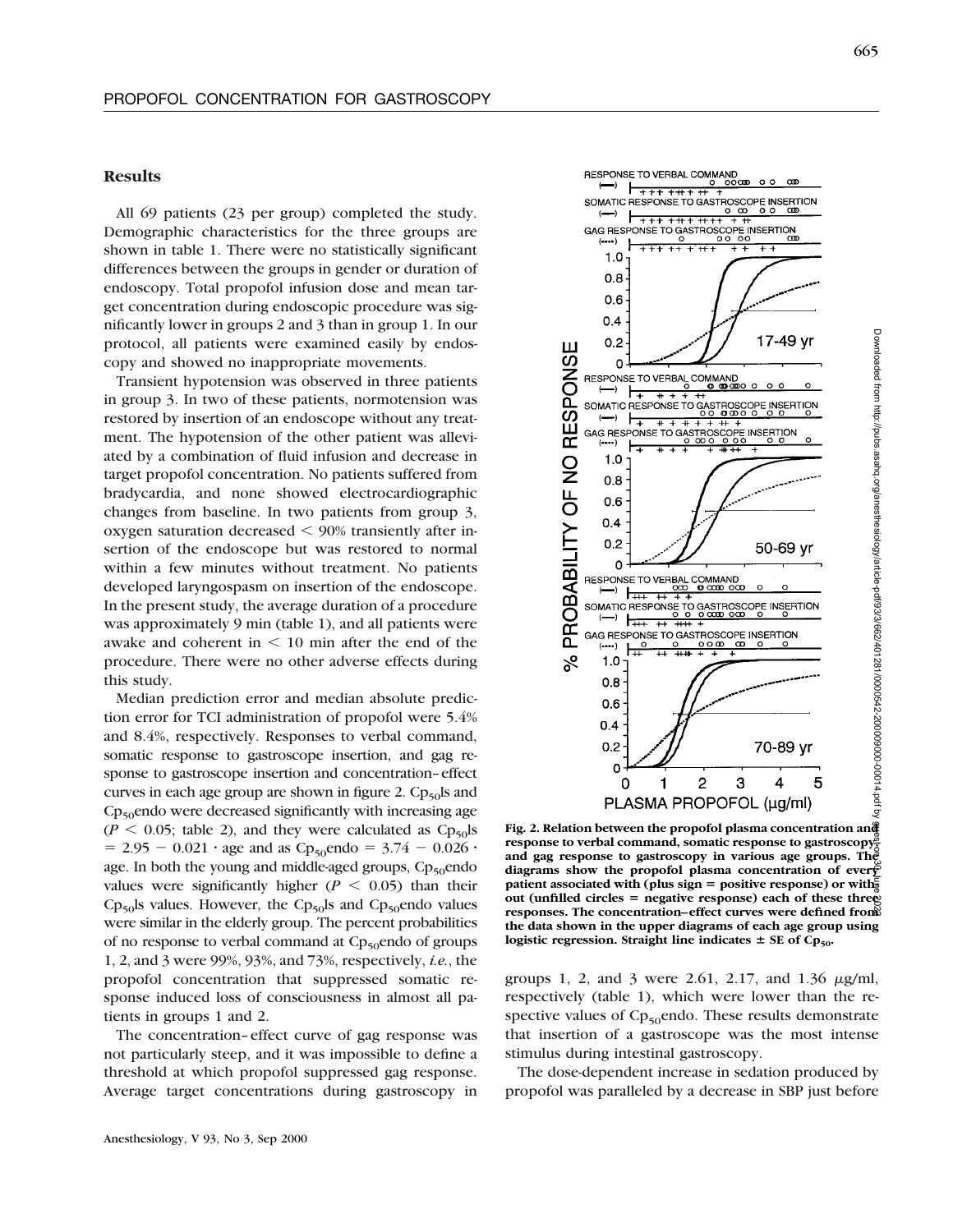Table 2. Cp<sub>50</sub>s and Slopes of Propofol Plasma Concentration-Effect Curves for Responses to Verbal Command and Gastroscope **Insertion**

| $Cp50$ ( $\mu q/ml$ )              |                                     |                                     | Steepness $(y)$ |      |                         |
|------------------------------------|-------------------------------------|-------------------------------------|-----------------|------|-------------------------|
| Group 1                            | Group 2                             | Group 3                             |                 |      |                         |
| $2.23 \pm 0.02^*$                  | $1.75 \pm 0.06^*$                   | $1.40 \pm 0.10^*$                   | 16.56           | 8.75 | 6.64                    |
| $(2.19 - 2.27)$                    | $(1.63 - 1.87)$                     | $(1.20 - 1.61)$                     |                 |      |                         |
| $2.87 \pm 0.09$ <sup>*</sup> t     | $2.34 \pm 0.17$ <sup>*</sup>        | $1.64 \pm 0.15^*$                   | 9.88            | 6.52 | 6.72                    |
| $(2.68 - 3.05)$                    | $(1.98 - 2.70)$                     | $(1.33 - 1.94)$                     |                 |      |                         |
| $2.98 \pm 0.89$<br>$(1.12 - 4.84)$ | $2.35 \pm 1.19$<br>$(-0.12 - 4.80)$ | $1.77 \pm 1.41$<br>$(-1.17 - 4.72)$ | 2.29            | 2.04 | ي 68.                   |
|                                    |                                     |                                     |                 |      | Group 1 Group 2 Group 3 |

Data are mean  $\pm$  SE.

 $Cp50$  = propofol plasma concentration at which there is a 50% chance of response.

Steepness = dimensionless exponent that determines the steepness of the plasma concentration–effect curve.

95% Confidence limits = 95% confidence limits defined as  $\text{Cp}_{50} \pm \text{t}_{0.05,n-2} \times \text{SE}$ .

\* Significantly different from all other groups.

† Significantly different from response to verbal command.

insertion of the gastroscope. SBP response on insertion decreased with increasing propofol plasma concentrations (fig. 3). SBP response at  $Cp_{50}$ endo in patients older than 70 yr was 36.9 mmHg, which was higher than the 21.4-mmHg average in young patients. Heart rate response to gastroscope insertion was minimal (fig. 4).

## **Discussion**

Although endoscopy can be performed without intravenous sedation, tolerance is lower in unsedated patients than in sedated patients, especially during a prolonged procedure. In addition, endoscopy necessitates relative immobility throughout, which can be difficult for an unsedated patient to maintain. Propofol provides rapid onset, short predictable duration of action, and rapid elimination. However, if patients are not sedated appropriately, propofol may cause apnea and hemoglobin oxygen desaturation.<sup>6,7</sup> Avramov and White<sup>4</sup> described safe, effective anesthesia procedures for outpatient monitored anesthesia care with carefully titrated propofol and alfentanil. Recognition of exactly what propofol concentration will be safe for gastrointestinal endoscopy is crucial. To enable precise, correct concentrations for different age groups, we determined various  $Cp_{50}$  values related to the insertion of a gastroscope, which is thought to be one of the strongest stimuli encountered during endoscopy.

For  $Cp_{50}$ ls, we previously reported that equilibrated awakening propofol concentration was 2.2  $\mu$ g/ml.<sup>19</sup> Schnider *et al.*<sup>17</sup> reported increasing sensitivity to propofol in elderly patients, with  $Cp_{50}$ ls at 2.35, 1.8, and

1.25  $\mu$ g/ml, in patients aged 25, 50, and 75 yr, respec tively. Smith *et al.*<sup>20</sup> showed that the Cp<sub>50</sub>ls was de creased by increasing age. These values are consisten with our Cp<sub>50</sub>ls values in the present study. Church  $e_{\mathbf{k}}^2$  $al$ <sup>6</sup> demonstrated that TCI of propofol provided satisfac $\frac{3}{8}$ tory sedation conditions during upper gastrointestinal endoscopy. They reported that the median predicte $\tilde{\mathfrak{F}}$ blood propofol concentration necessary for gastroscope insertion in 20- to 76-yr-old patients was 2.5  $\mu$ g/ml $\frac{5}{5}$ . Although they did not examine the relation between age and propofol concentration necessary for gastroscope insertion, their reported median value was close to the 2.34  $\mu$ g/ml of our Cp<sub>50</sub>endo in 50- to 69-yr-old patients. In the present study, we determined that both  $Cp_{50}$ ls and Cp<sub>50</sub>endo decreased significantly ( $P < 0.05$ ) in the elderly patients. Downloaded from http://pubs.asahq.org/anesthesiology/article-pdf/93/3/662/401281/0000542-200009000-00014.pdf by guest on 30 June 2022

There has been no previous precise report of the relation between Cp<sub>50</sub>ls and Cp<sub>50</sub>endo. According to ough findings of Cp<sub>50</sub>ls and Cp<sub>50</sub>endo in various age groups<sup> $\frac{8}{6}$ </sup> Cp<sub>50</sub>ls was significantly lower than Cp<sub>50</sub>endo in 17- to 69-yr-old patients. In the patients aged 17–49 yr, Cp<sub>95</sub>ls (propofol concentration at which 95% of patients did not respond to verbal command) was  $2.67 \mu g/ml$ , a level at which somatic response to gastroscope insertion was suppressed in only 30% of group 1 patients (fig. 2). In other words, the propofol concentration necessary to suppress somatic response to gastroscope insertion produced loss of consciousness in most 17- to 49-yr-old patients. If conscious sedation is defined as when a patient is resting comfortably but is easily arousable and alert enough to obey commands, conscious sedation may be inappropriate for gastroscopy in patients within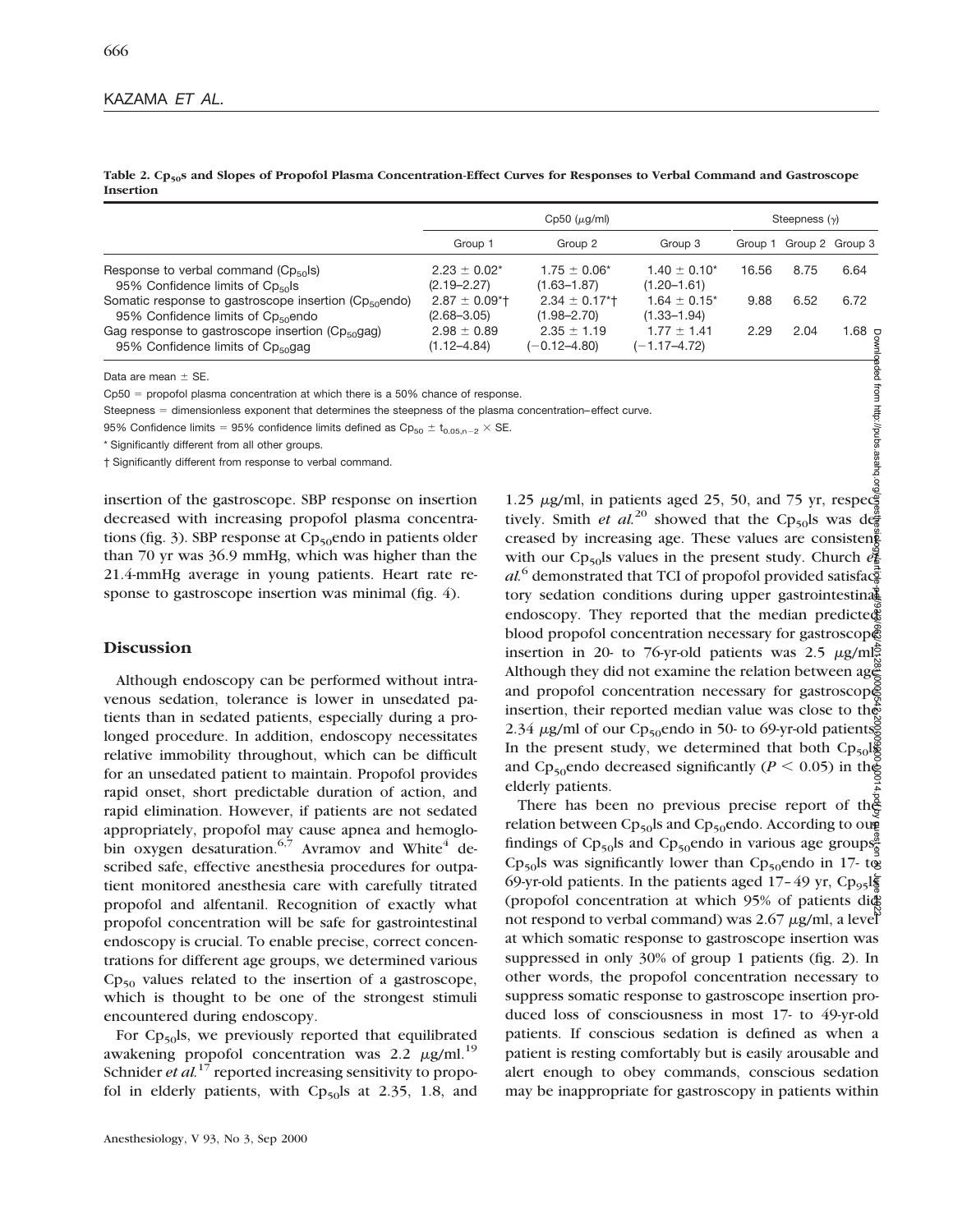



**Fig. 3. Response of systolic blood pressure (SBP) to gastroscope insertion in various age groups as a function of propofol** plasma concentration. Filled circles = SBP values before insertion; open circles = SBP values after insertion. Solid lines show **concentration–response regressions and 95% confidence intervals for SBP before insertion, and dotted lines indicate those after insertion. The correlation coefficient, r, to these lines is** indicated. Vertical arrows indicate Cp<sub>50endo and Cp95</sub>endo values **of propofol for various age groups.**

this age range. In patients aged  $70-89$  yr, the Cp<sub>50</sub>ls value was close to the  $Cp_{50}$ endo value. That means conscious sedation can be performed easily in these patients.

We speculate that gag reflex, similar to cough reflex, is originally a variable reflex depending on individual patient and that propofol concentration to block the gag response is also variable compared with response to verbal command or purposeful somatic response to insertion of a gastroscope in our study. No topical pharyn-

Downloaded from http://pubs.asahq.org/anesthesiology/article-pdf/93/3/662/401281/0000542-200009000-00014.pdf by guest on 30 June 2022**Fig. 4. Response of heart rate (HR) to gastroscope insertion in** various age groups as a function of propofol plasma concentral tion. Filled circles = HR values before insertion; open circles  $\frac{1}{2}$ HR values after insertion. Solid lines show concentration–reg **sponse regressions and 95% confidence intervals for HR before insertion, and dotted lines indicate those after insertion. The correlation coefficient, r, to these lines is indicated. Vertical** arrows indicate Cp<sub>50</sub>endo and Cp<sub>95</sub>endo values of propofol for **various age groups.** ă

geal anesthesia was used in this study, which might have given emphasis on gag reflex.

Previous reviews of major complications during gastrointestinal endoscopy point out that cardiopulmonary problems account for 50% of morbidity and 60% of deaths.11,21,22 Carter *et al.*<sup>10</sup> reported that more than 60% of deaths occurring after gastrointestinal endoscopy are related to cardiorespiratory complications. In our study, SBP response on insertion of an endoscope decreased with increasing propofol plasma concentration

Downloaded from http://pubs.asahq.org/anesthesiology/article-pdf/93/3/662/401281/0000542-200009000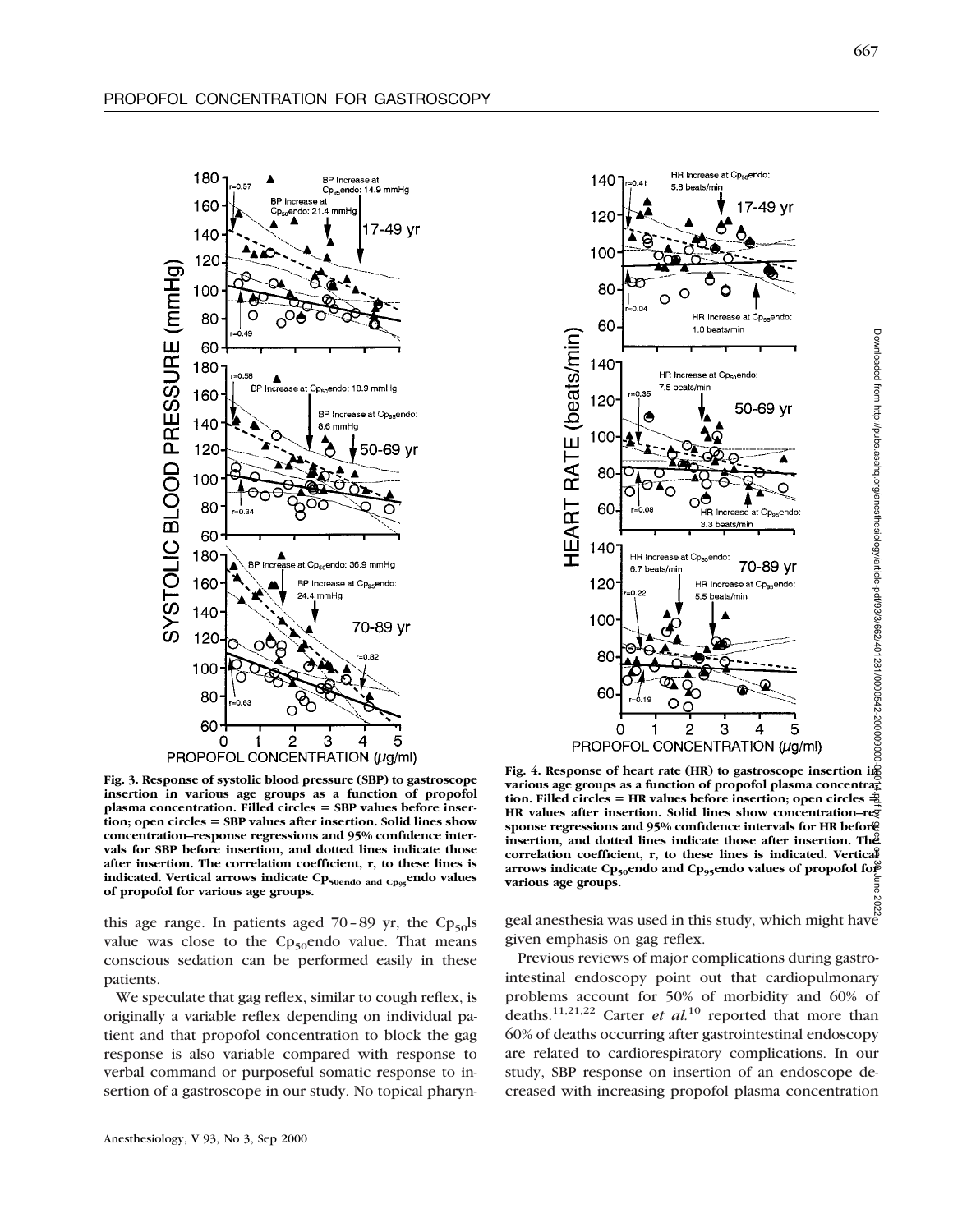(fig. 3), and preventing such SBP responses may decrease the incidence of cardiopulmonary complications. However, in elderly patients, SBP increased by 37% at the propofol Cp<sub>50</sub>endo level (1.64  $\mu$ g/ml). By the use of higher propofol concentrations, the SBP response can be suppressed even when elderly patients show indications before the beginning of gastroscopy that they may be susceptible to a potentially dangerous SBP decrease during the procedure.

Furthermore, the insertion may cause a decrease in oxygen saturation. Blouin *et al.*<sup>7</sup> reported that a propofol concentration as low as  $2.0 \mu g/ml$  decreased the hypoxic ventilatory response in even young volunteers. When titrating propofol concentration during gastroscopy, it is necessary to consider both sedative action and influence on cardiorespiratory function. Compared with SBP response, heart rate response to gastroscope insertion was minimal in the present study. In a previous report, propofol was associated with a significantly slower heart rate than was midazolam.<sup>1</sup> This effect of propofol has been demonstrated by other investigators and may be beneficial because it reduces myocardial oxygen demand. $^{23}$  Our results will enable the endoscopist to select, with a greater degree of confidence, a target blood concentration that should produce adequate sedation while at the same time minimizing the risk of hypertension or hypotension in various age groups.

The risk of arrhythmias may be increased during periods of arterial desaturation.12 Lieberman *et al.*<sup>9</sup> found that diazepam sedation during endoscopy represents a potential danger to patients with marginal arterial oxygen saturation, and they concluded that diazepam should be used cautiously, if at all, in this population. There is a reduction in oxygen saturation after sedation for endoscopy, which compounds that which occurs after endoscopic intubation alone.<sup>13,24,25</sup> In our study, oxygen saturation decreased to  $<$  90% transiently after gastroscope insertion in only two patients from group 3, and this reduction was reversed in a few minutes without treatment. Although few elderly patients suffered transient oxygen desaturation in our study, its clinical importance is obvious. If sedation is necessary in elderly patients with marginal arterial oxygen saturation, supplemental oxygen should be used.<sup>9,26</sup>

In conclusion,  $Cp_{50}$ ls and  $Cp_{50}$ endo decreased significantly as age increased. To suppress the somatic response to gastroscope insertion in young and middleaged patients, higher plasma propofol concentration than the  $Cp_{50}$ ls value is necessary. In elderly patients, the

plasma propofol concentration for  $Cp_{50}$ ls is sufficient to suppress somatic response during insertion of a gastroscope. SBP response on gastroscope insertion decreased with increasing propofol plasma concentration. SBP response in elderly patients was higher than that in young and middle-aged patients.

### **References**

1. Patterson KW, Casey PB, Murray JP, O'Boyle CA, Cunningham A Propofol sedation for outpatient upper gastrointestinal endoscopys Comparison with midazolam. Br J Anaesth 1991; 67:108–11

2. Donnelly MB, Scott WA, Daly DS: Sedation for upper gastrointes tinal endoscopy: A comparison of alfentanil-midazolam and meperg dine-diazepam. Can J Anaesth 1994; 41:1161–5

<sup>2</sup><br>3. Smith I, White PF, Nathanson M, Gouldson R: Propofol: An update on its clinical uses. ANESTHESIOLOGY 1994; 81:1005–43

4. Avramov MN, White PF: Use of alfentanil and propofol for outer patient monitored anesthesia care: Determining the optimal dosing regimen. Anesth Analg 1997; 85:566–72 Downloaded from http://pubs.asahq.org/anesthesiology/article-pdf/93/3/662/401281/0000542-200009000-00014.pdf by guest on 30 June 2022

5. Carlsson U, Grattidge P: Sedation for upper gastrointestinal engdoscopy: A comparative study of propofol and midazolam. Endoscop 1995; 27:240–3

6. Church JA, Stanton PD, Kenny GNC, Anderson JR: Propofol for sedation during endoscopy: Assessment of a computer-controlled in $\frac{1}{6}$ fusion system. Gastrointest Endosc 1991; 37:175–9

7. Blouin RT, Seifert HA, Babenco HD, Conard PF, Gross JB: Propos fol depresses the hypoxic ventilatory response during conscious seda-<br>tion and inehypographs. Annuncia consequently  $\frac{1002}{100}$ ,  $\frac{70.1177}{200}$ tion and isohypercapnia. ANESTHESIOLOGY 1993; 79:1177–82

8. Engbers HFM: Target-controlled infusion in practice. Eur J Ang aesth 1995; 10:88–90

9. Lieberman DA, Wuerker CK, Katon RM: Cardiopulmonary risk of esophagogastroduodenoscopy: Role of endoscope diameter and systemic sedation. Gastroenterology 1985; 88:468–72

10. Carter AS, Coady T, Bell GD, Lee J, Morden A: Monitoring during sedation for endoscopy. Br Med J 1989; 298:114

11. Mathew PK, Ona FV, Damevski K, Wallace WA: Arrhythmias during upper gastrointestinal endoscopy. Angiology 1979; 30:834 -  $4\overline{\mathbb{Q}}$ 

12. Rostykus PS, Mcdonald GB, Albert PK: Upper intestinal endo $\frac{1}{2}$ copy induces hypoxemia in patients with obstructive pulmonary digease. Gastroenterology 1980; 78:488–91

13. Whorwell PJ, Smith CL, Foster KJ: Arterial blood gas tension during upper gastrointestinal endoscopy. Gut 1976; 17:797–800

14. Kazama T, Ikeda K, Morita K: Reduction by fentanyl of the Cp50 values of propofol and hemodynamic responses to various noxious stimuli. ANESTHESIOLOGY 1997; 87:213–27

15. Gepts E, Jonckheer K, Maes V, Sonck W, Camu F: Disposition kinetics of propofol during alfentanil anaesthesia. Anaesthesia 1988; 43(suppl):8–13

16. Varvel JR, Donoho DL, Shafer SL: Measuring the predictive performance of computer-controlled infusion pumps. J Pharmacokinet Biopharm 1992; 20:63–94

17. Schnider TW, Minto CF, Shafer SL, Gambus PL, Andresen C, Goodale DB, Young EJ: The influence of age on propofol pharmacodynamics. ANESTHESIOLOGY 1999; 90:1502–16

18. Plummer GF: Improved method for the determination of propofol in blood by high-performance liquid chromatography with fluorescence detection. J Chromatogr 1987; 421:171–6